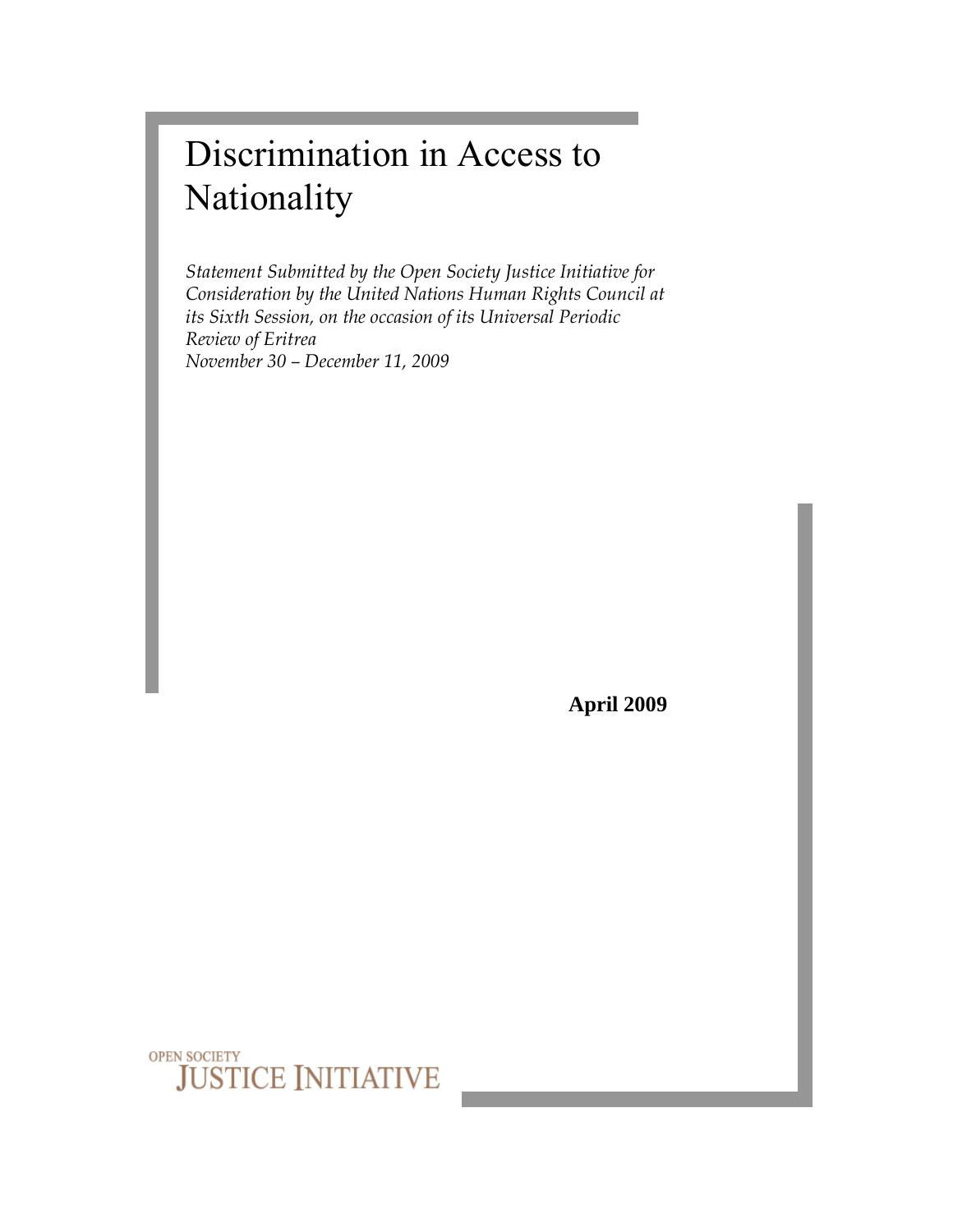### I. **INTRODUCTION**

- 1. The Open Society Justice Initiative is an operational program of the Open Society Institute (OSI) that pursues law reform activities grounded in the protection of human rights and contributes to the development of legal capacity for open societies throughout the world. A major area of the Justice Initiative's work is the enforcement of international legal prohibitions on discrimination, statelessness and arbitrary deprivation of nationality.
- 2. Statelessness in Eritrea primarily affects people of Ethiopian origin, who number approximately 15,000. Questions of citizenship were never adequately resolved after the independence of Eritrea, and thousands are still left in a stateless limbo. In addition, Eritrea's nationality laws are not in line with its international obligations regarding the protection of children from statelessness, and naturalization provisions are discriminatory on grounds of disability.

# II. **ERITREAN LAW CONTRAVENES THE RIGHT OF CHILDREN TO A NATIONALITY, IMPOSES EXCESSIVE AND DISCRIMINATORY REQUIREMENTS FOR NATURALIZATION, AND DOES NOT PROVIDE ADEQUATE PROTECTION FROM ARBITRARY DEPRIVATION OF NATIONALITY**

- A. Scope of international obligations
- 3. Eritrea is a party to several of the international and regional treaties that provide legal standards with respect to statelessness and the right to nationality.<sup>1</sup>
- 4. Eritrea is not a party to either of the two international conventions on statelessness: the Convention relating to the Status of Stateless Persons (1954) and the Convention on the Reduction of Statelessness (1961). These instruments suggest criteria for naturalization and safeguards against arbitrary deprivation of nationality, as well providing for the protection of stateless individuals. Eritrea should consider accession to these two treaties.
- B. Constitutional and legislative framework

 $\overline{a}$ 

5. Citizenship law in Eritrea is governed by the Constitution of Eritrea of 1997 and the Eritrean Nationality Proclamation No. 21/1992.

<sup>&</sup>lt;sup>1</sup> Acceded to the International Covenant on Civil and Political Rights on April 22, 2002 (no reservations); acceded to the Convention on the Elimination of All Forms of Racial Discrimination on August 30, 2001 (no reservations); acceded to the Convention on the Elimination of All Forms of Discrimination Against Women on October 5, 1995 (no reservations); acceded to the Convention on the Rights of the Child on September 2, 1994 (no reservations); acceded to the African Charter on Human and Peoples' Rights on January 14, 1999; acceded to the African Charter on the Rights and Welfare of the Child on December 22, 1999.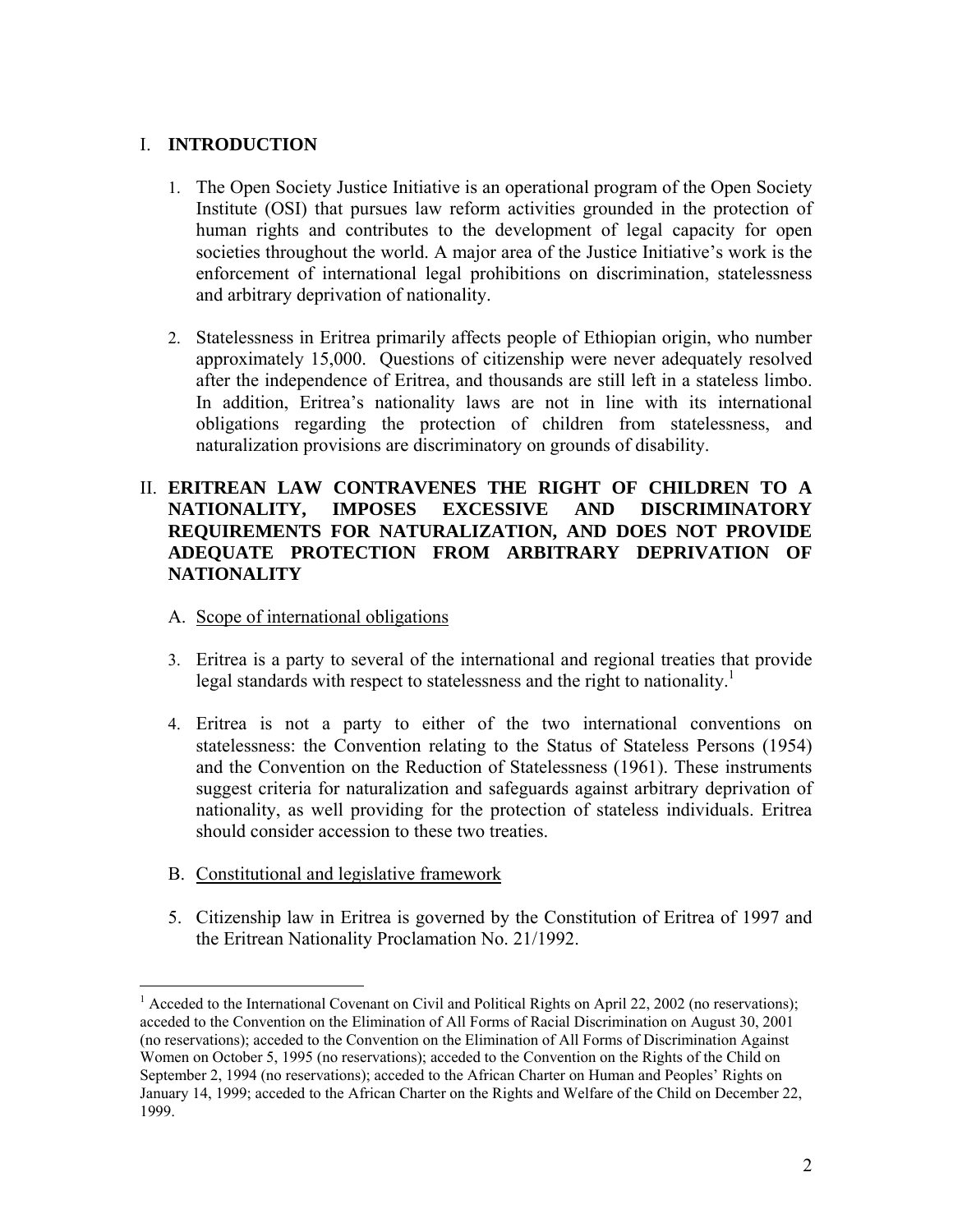6. The Nationality Proclamation is in line with most of Eritrea's international obligations, guaranteeing, for instance, gender neutrality in the acquisition of citizenship through marriage and the passing of citizenship to one's children.

## *Citizenship of children*

- 7. In article 2(3) the Nationality Proclamation provides for the acquisition of Eritrean nationality by birth for an abandoned infant found in Eritrea until proven otherwise. However, the Nationality Proclamation fails to provide for the acquisition of Ethiopian Nationality for stateless children born on its territory who have *not* been "abandoned". Thus, children born to known but stateless parents in Eritrea will remain stateless, in violation of article 7 of the Convention on the Rights of the Child (CRC), which calls for states to grant citizenship to children born on their territory where the child would otherwise be stateless.<sup>2</sup> This also violates Eritrea's obligations under the International Covenant on Civil and Political Rights (ICCPR), which guarantees the right of '[e]very child…to acquire a nationality<sup>3</sup>, and under articles  $6(3)$  and  $6(4)$  of the African Charter on the Rights and Welfare of the Child (ACRWC) which provide that States Parties should grant a child the nationality of the State in the territory of which he has been born "if, at the time of the child's birth, he is not granted nationality by any other State in accordance with its laws."
- 8. Eritrea should amend its nationality law to guarantee the acquisition of Eritrean nationality for stateless children born on its territory, in accordance with its international obligations.

# *Naturalization*

9. The Eritrean Nationality Proclamation provides that naturalization is available to persons who are "free of any of the mental or physical handicaps mentioned in article 339-340 of the Transitory Civil Code of Eritrea, [and] will not become a burden to Eritrean society."4 This provision is discriminatory on grounds of disability. While Eritrea has not signed the Convention on the Rights of Persons with Disabilities, it nevertheless has an obligation to ensure that its laws are not discriminatory on grounds of disability under article 2 read in conjunction with article 15 of the Universal Declaration of Human Rights; article 26 of the International Covenant on Civil and Political Rights; article 2 in conjunction with article 3 of the African Charter on Human and Peoples' Rights; and in the case of children, article 2 in conjunction with article 7 of the Convention on the Rights of the Child; and, article 3 in conjunction with article 6 of the African Charter on the Rights and Welfare of the Child.

<sup>&</sup>lt;sup>2</sup> Convention on the Rights of the Child, article 7(2)

<sup>&</sup>lt;sup>3</sup> International Covenant on Civil and Political Rights, article 24(3).

<sup>4</sup> Eritrean Nationality Proclamation No. 21/1992, article 4(d).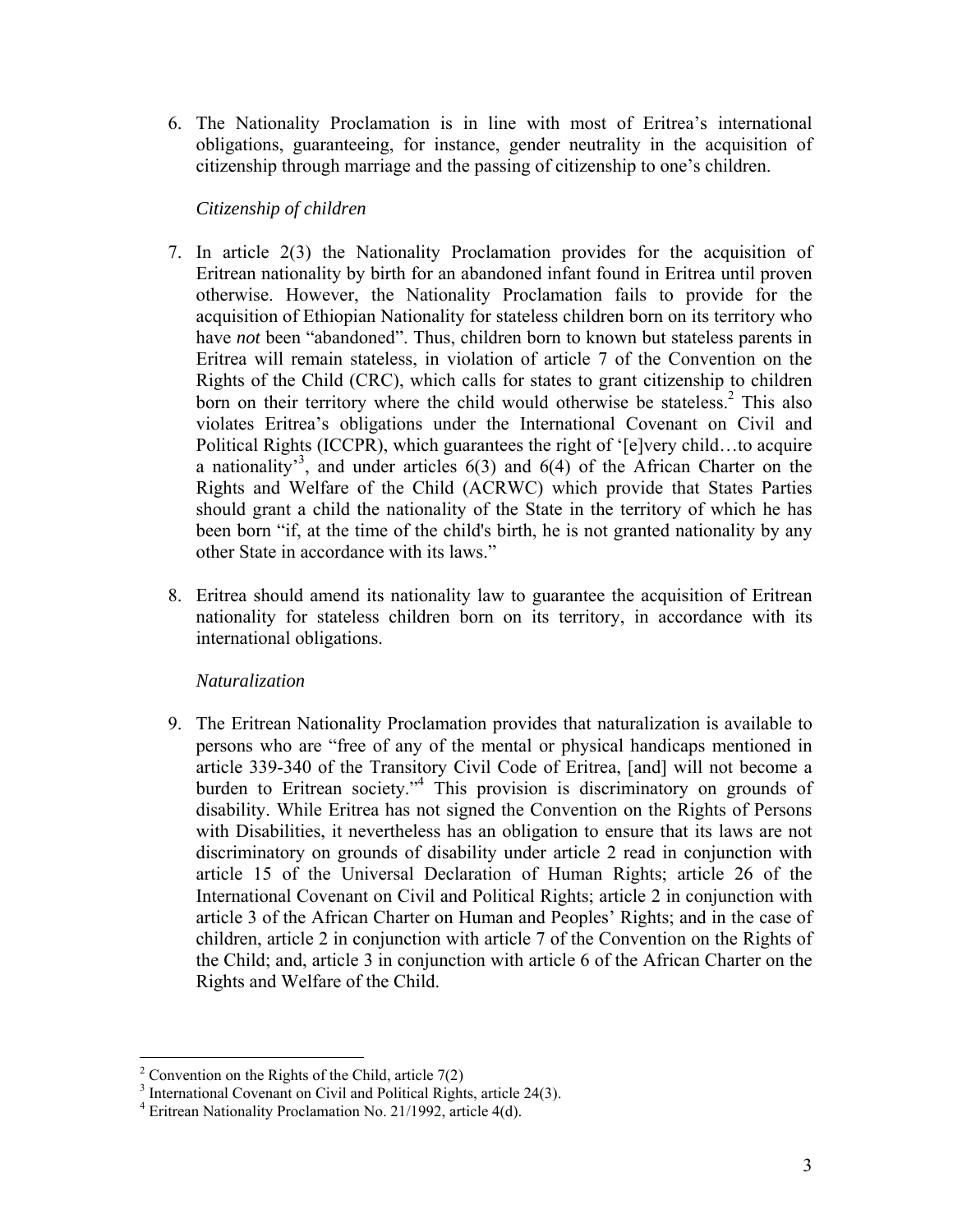10. Eritrean law also requires an excessive period of residence as a condition for naturalization. According to article 2(d) of the Nationality Proclamation, 20 years of residence in Eritrea is required for naturalization.<sup>5</sup> This requirement impedes resolution of situations of statelessness. Recent international treaties specifically dealing with nationality have limited the residence period requirements for naturalization to 10 years, and provided that for stateless persons this period should be significantly shorter.

#### *Deprivation of Nationality*

- 11. Article 8 of the Nationality Proclamation sets out conditions under which Eritrean citizens may be deprived of their nationality. These conditions do not provide adequate protection for Eritrean citizens against arbitrary deprivation of nationality—specifically, deprivation that is discriminatory on the basis of ethnicity, or deprivation that leaves individuals stateless. Article 15(2) of the Universal Declaration of Human Rights prohibits arbitrary deprivation of nationality. Likewise, the Human Rights Council has repeatedly, and unanimously, resolved that arbitrary deprivation of nationality constitutes a violation of international law.<sup>7</sup> The Committee on the Elimination of All Forms of Racial Discrimination (CERD) has recommended that states "[r]ecognize that deprivation of citizenship on the basis of race, colour, descent, or national or ethnic origin is a breach of States' Parties obligations to ensure nondiscriminatory enjoyment of the right to nationality."<sup>8</sup>
- 12. Eritrea must ensure that citizens are not deprived of their nationality on discriminatory grounds; that judicial review is available in all cases of deprivation of nationality; and, that effective remedies are available to persons who have been arbitrarily deprived of their Eritrean nationality. Eritrea should also ensure that citizens by birth and citizens by naturalization are treated equally in matters of deprivation of nationality so as to not discriminate against either group on grounds of social status.<sup>9</sup> At the very least Eritrea ought to ensure, by an appropriate amendment to the Nationality Proclamation or by implementing instructions that deprivation of Eritrean nationality never results in statelessness, regardless of the justification for the deprivation.<sup>10</sup>

#### III. **ERITREAN PRACTICE DISCRIMINATES AGAINST INDIVIDUALS OF ETHIOPIAN ORIGIN AND HAS LEFT SOME REFUGEES COMING FROM ETHIOPIA STATELESS**

 $\overline{a}$ 

 $<sup>5</sup>$  10 years for persons born prior to 1974.</sup>

<sup>&</sup>lt;sup>6</sup> See, for example, the European Convention on Nationality, article 6(3)  $^7$  Most recently in recelution  $\Lambda$ /HPC/10/L 35 of 2000

 $^7$  Most recently in resolution A/HRC/10/L.35 of 2009.

CERD, General Recommendation No. 30: Discrimination Against Non-Citizens, October 1, 2004, para. 14.

<sup>&</sup>lt;sup>9</sup> See, for instance, Human Rights Council resolution A/HRC/10/L.35 of 2009.

<sup>&</sup>lt;sup>10</sup> The only exception to this rule under international law is when citizenship has been acquired by means of fraudulent conduct.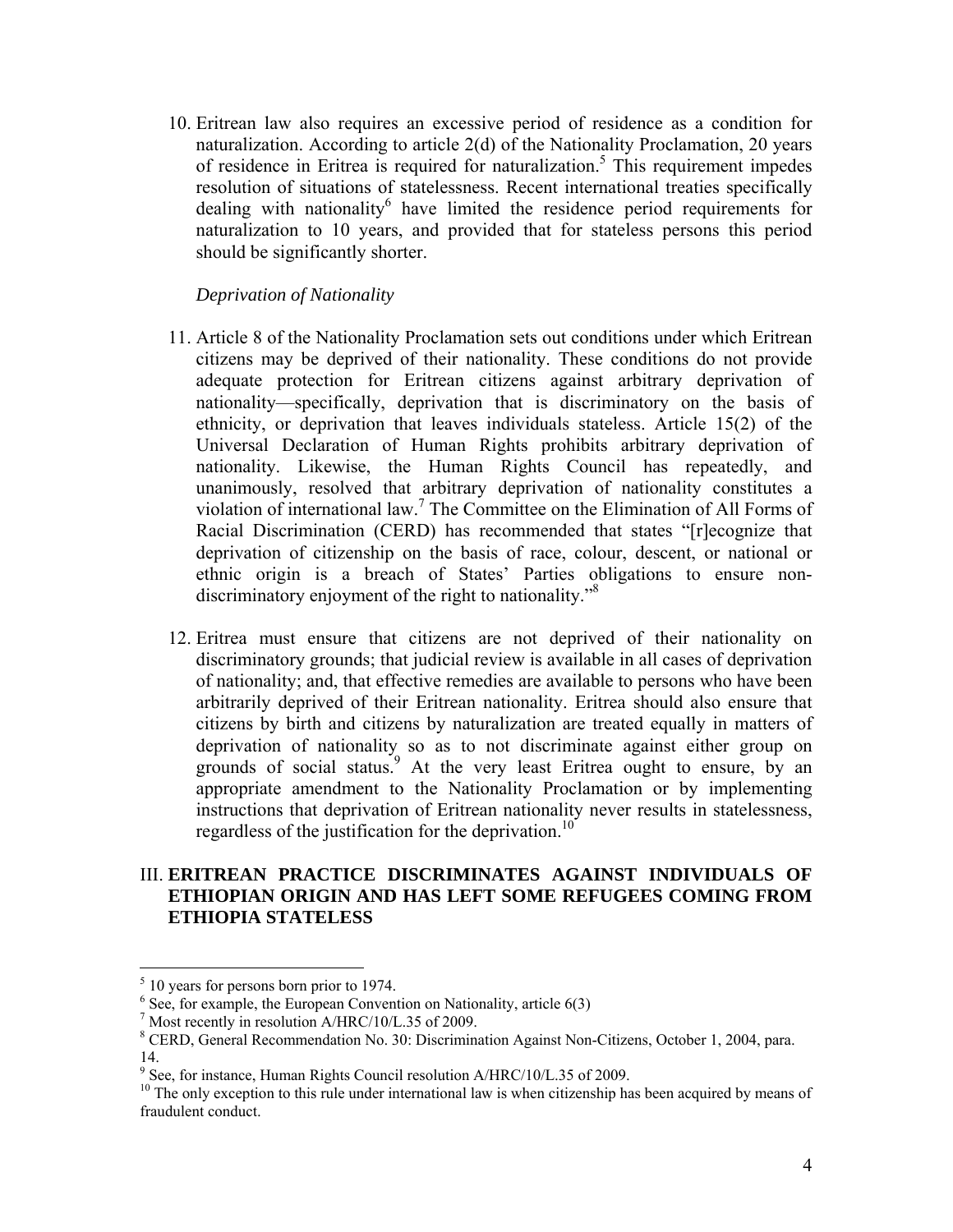#### A. Implementation of international human rights obligations

#### *Equality and non-discrimination*

- 13. Despite Eritrea's denial of an official policy of expulsion, the ICRC and the UN have estimated that approximately 70,000 people of Ethiopian origin were expelled from Eritrea to Ethiopia during the 1998-2000 war—a discriminatory policy that has continued vestiges. Today, some 15,000 people of Ethiopian origin who still reside in Eritrea are considered foreigners: the practice has been to grant citizenship only to those who registered as Eritrean nationals before the war broke out in 1998.
- 14. This constitutes discrimination on the basis of ethnicity: Eritrea should grant citizenship to these people on the basis of their genuine and effective links<sup>11</sup> with Eritrea—measured by their residence and family ties. The lengthy residence period required for naturalization, described above, is an obstacle to naturalization for these individuals.

#### *Migrants, refugees, asylum-seekers and stateless persons*

- 15. Large numbers of people of Eritrean origin were expelled from Ethiopia to Eritrea during the 1998-2000 war. The Eritrean government provided reasonably quick assistance to the expellees, registering them as refugees. Since then, the more economically advantaged integrated fairly quickly and many obtained Eritrean citizenship. However, others still live in refugee camps where significant numbers of people have not been able to acquire citizenship or even basic identity documents. Eritrea should regularize the status of all these individuals, granting them citizenship or at least beginning the process of naturalizing them.
- 16. As described above, at least 15,000 individuals of "Ethiopian origin" are permanent residents of Eritrea. Most of these people do not have proof of Ethiopian citizenship and thus are *de facto* stateless. An option of preferential naturalization should also be available to those who clearly have no other nationality. This will require a stateless status determination mechanism, shortened residence requirements for naturalization, and assistance to secure effective documentation of nationality for those who lack proof of their citizenship status.

#### IV. **RECOMMENDATIONS TO THE UPR WORKING GROUP**

1

17. The Justice Initiative calls on the UPR Working Group and other States to ask the Ethiopian state representatives:

 $11$  Recent international treaties have employed this principle as a criterion for granting nationality. See, e.g., the *European Convention on Nationality*, 6 November 1997, Article 18.2(a).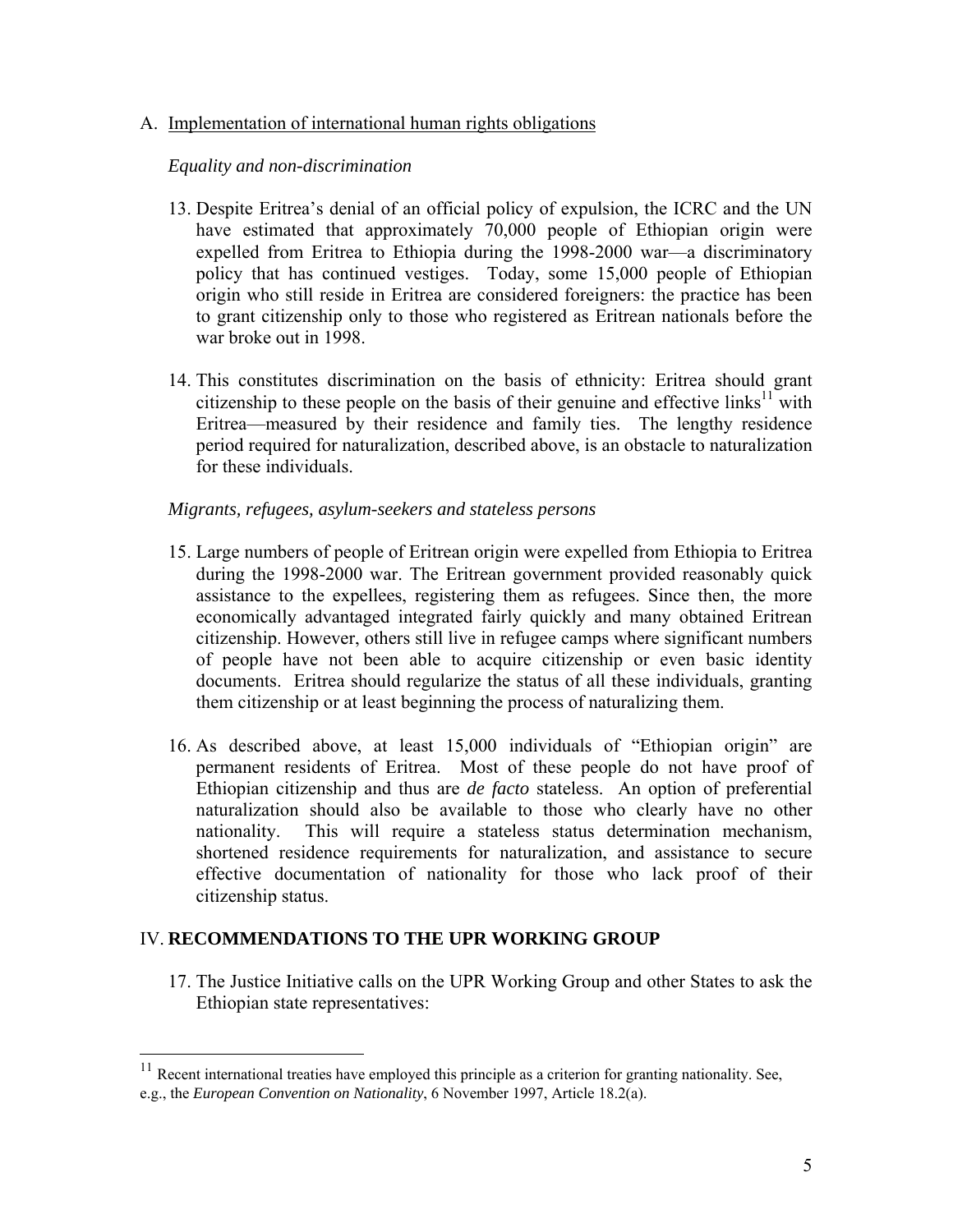- What steps will Eritrea take to eliminate the discrimination against those with physical disabilities in access to citizenship?
- What steps will Eritrea take to guarantee citizenship to children born on its territory to parents who are stateless?
- What steps will Eritrea take to ensure that persons expelled from Ethiopia during the 1998-2000 war are given full Eritrean citizenship?
- How will Eritrea resolve the situation of individuals of Ethiopian ancestry who are permanently resident in Eritrea?
- What expedited procedures for granting citizenship will be implemented for individuals who are stateless?
- 18. The Justice Initiative urges the UPR Working Group to make clear that discrimination in access to citizenship is incompatible with Eritrea's human rights obligations, and to recommend that Eritrea:
	- Consider accession to the two treaties on statelessness;
	- Amend its nationality law to guarantee non-discrimination in access to citizenship, in particular by removing an provisions that are directly or indirectly discriminatory on grounds of disability;
	- Amend its nationality law to guarantee the acquisition of Eritrean nationality for stateless children born on its territory;
	- Grant citizenship to stateless persons permanently resident in Eritrea, whether of Ethiopian origin or those who physically came from Ethiopia, who have not acquired citizenship of another state.